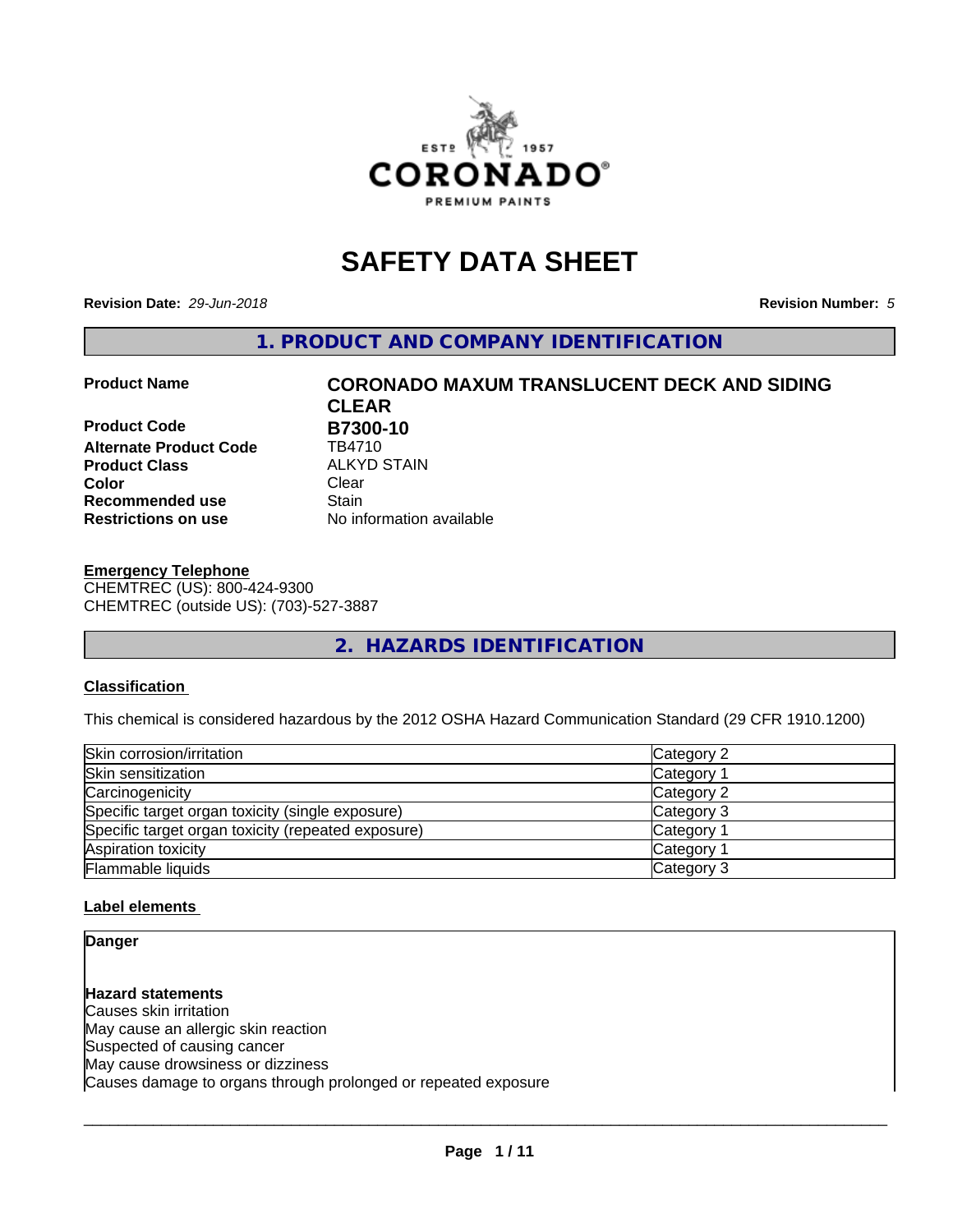May be fatal if swallowed and enters airways Flammable liquid and vapor



**Appearance** liquid **Odor** solvent

#### **Precautionary Statements - Prevention**

Obtain special instructions before use Do not handle until all safety precautions have been read and understood Use personal protective equipment as required Wash face, hands and any exposed skin thoroughly after handling Contaminated work clothing should not be allowed out of the workplace Wear protective gloves Do not breathe dust/fume/gas/mist/vapors/spray Do not eat, drink or smoke when using this product Use only outdoors or in a well-ventilated area Keep away from heat, hot surfaces, sparks, open flames and other ignition sources. No smoking Keep container tightly closed Ground/bond container and receiving equipment Use explosion-proof electrical/ventilating/lighting/equipment Use only non-sparking tools Take precautionary measures against static discharge Keep cool **Precautionary Statements - Response** IF exposed or concerned: Get medical advice/attention Specific treatment (see .? on this label) **Skin** If skin irritation or rash occurs: Get medical advice/attention IF ON SKIN (or hair): Remove/Take off immediately all contaminated clothing. Rinse skin with water/shower Wash contaminated clothing before reuse **Inhalation** IF INHALED: Remove victim to fresh air and keep at rest in a position comfortable for breathing **Ingestion** IF SWALLOWED: Immediately call a POISON CENTER or doctor/physician Do NOT induce vomiting

**Fire**

In case of fire: Use CO2, dry chemical, or foam for extinction

#### **Precautionary Statements - Storage**

Store locked up Store in a well-ventilated place. Keep container tightly closed

#### **Precautionary Statements - Disposal**

Dispose of contents/container to an approved waste disposal plant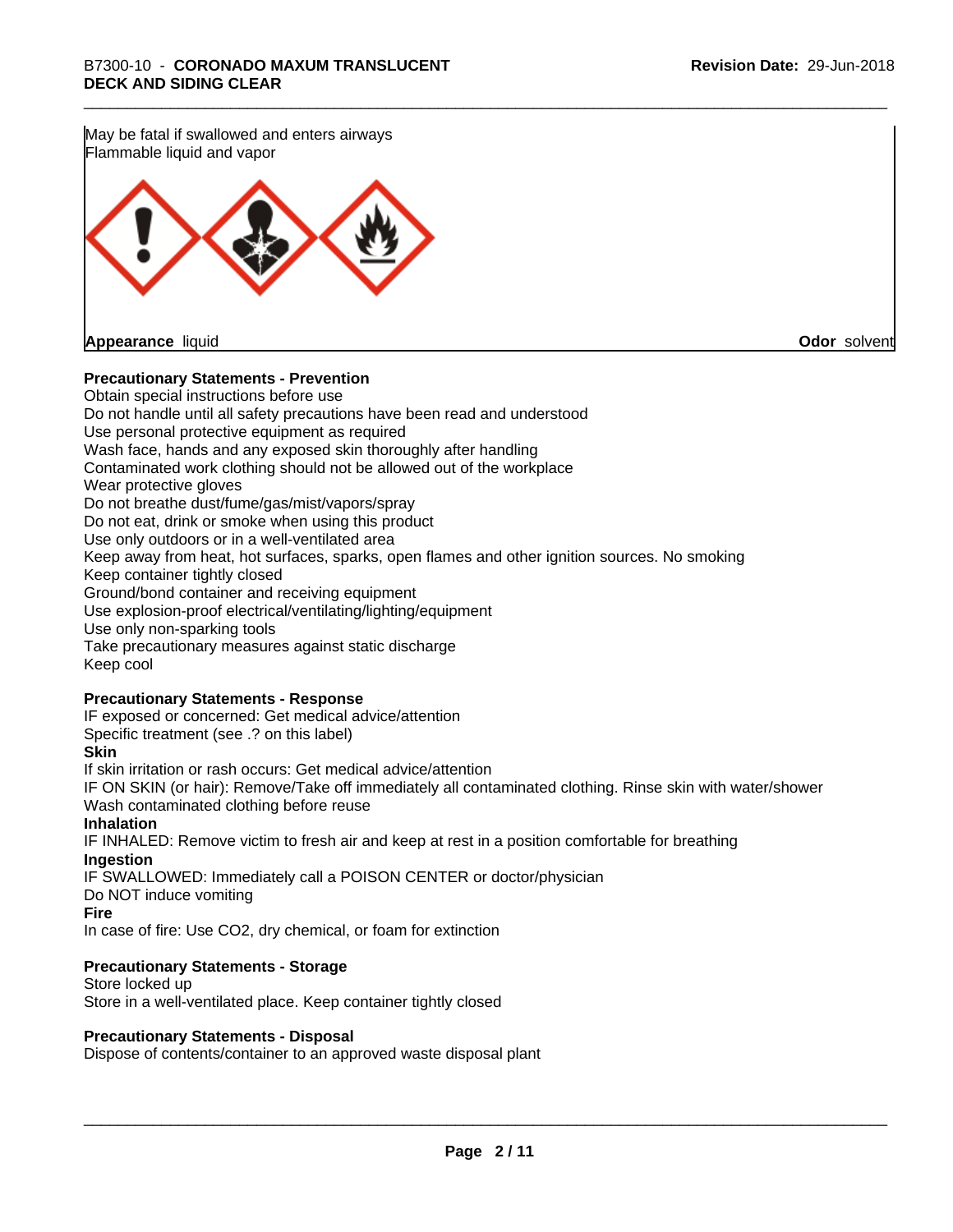### **Hazards not otherwise classified (HNOC)**

Not applicable

#### **Other information**

No information available

### **3. COMPOSITION/INFORMATION ON INGREDIENTS**

| <b>Chemical name</b>                                      | CAS No.       | Weight-% |
|-----------------------------------------------------------|---------------|----------|
| Distillates, petroleum, hydrotreated light                | 64742-47-8    | 40       |
| Stoddard solvent                                          | 8052-41-3     | 25       |
| 1H-Isoindole-1,3(2H)-dione,<br>2-[(trichloromethyl)thio]- | 133-07-3      |          |
| 1,2,4-Trimethylbenzene                                    | $95 - 63 - 6$ |          |
| Cobalt bis(2-ethylhexanoate)                              | 136-52-7      | 0.5      |
| Methyl ethyl ketoxime                                     | 96-29-7       | 0.5      |

|                                                  | 4. FIRST AID MEASURES                                                                                                                                                                                                   |
|--------------------------------------------------|-------------------------------------------------------------------------------------------------------------------------------------------------------------------------------------------------------------------------|
| <b>General Advice</b>                            | If symptoms persist, call a physician. Show this safety data sheet to the doctor in<br>attendance.                                                                                                                      |
| <b>Eye Contact</b>                               | Immediately flush with plenty of water. After initial flushing, remove any contact<br>lenses and continue flushing for at least 15 minutes. Keep eye wide open while<br>rinsing. If symptoms persist, call a physician. |
| <b>Skin Contact</b>                              | Wash off immediately with soap and plenty of water removing all contaminated<br>clothes and shoes. If skin irritation persists, call a physician.                                                                       |
| <b>Inhalation</b>                                | Move to fresh air. If symptoms persist, call a physician.<br>If not breathing, give artificial respiration. Call a physician immediately.                                                                               |
| Ingestion                                        | Clean mouth with water and afterwards drink plenty of water. Do not induce<br>vomiting without medical advice. Never give anything by mouth to an unconscious<br>person. Consult a physician.                           |
| <b>Protection Of First-Aiders</b>                | Use personal protective equipment.                                                                                                                                                                                      |
| <b>Most Important</b><br><b>Symptoms/Effects</b> | No information available.                                                                                                                                                                                               |
| <b>Notes To Physician</b>                        | Treat symptomatically.                                                                                                                                                                                                  |

**5. FIRE-FIGHTING MEASURES**

| <b>Suitable Extinguishing Media</b>             | Foam, dry powder or water. Use extinguishing measures<br>that are appropriate to local circumstances and the<br>surrounding environment. |
|-------------------------------------------------|------------------------------------------------------------------------------------------------------------------------------------------|
| <b>Protective Equipment And Precautions For</b> | As in any fire, wear self-contained breathing apparatus                                                                                  |
| <b>Firefighters</b>                             | pressure-demand, MSHA/NIOSH (approved or equivalent)                                                                                     |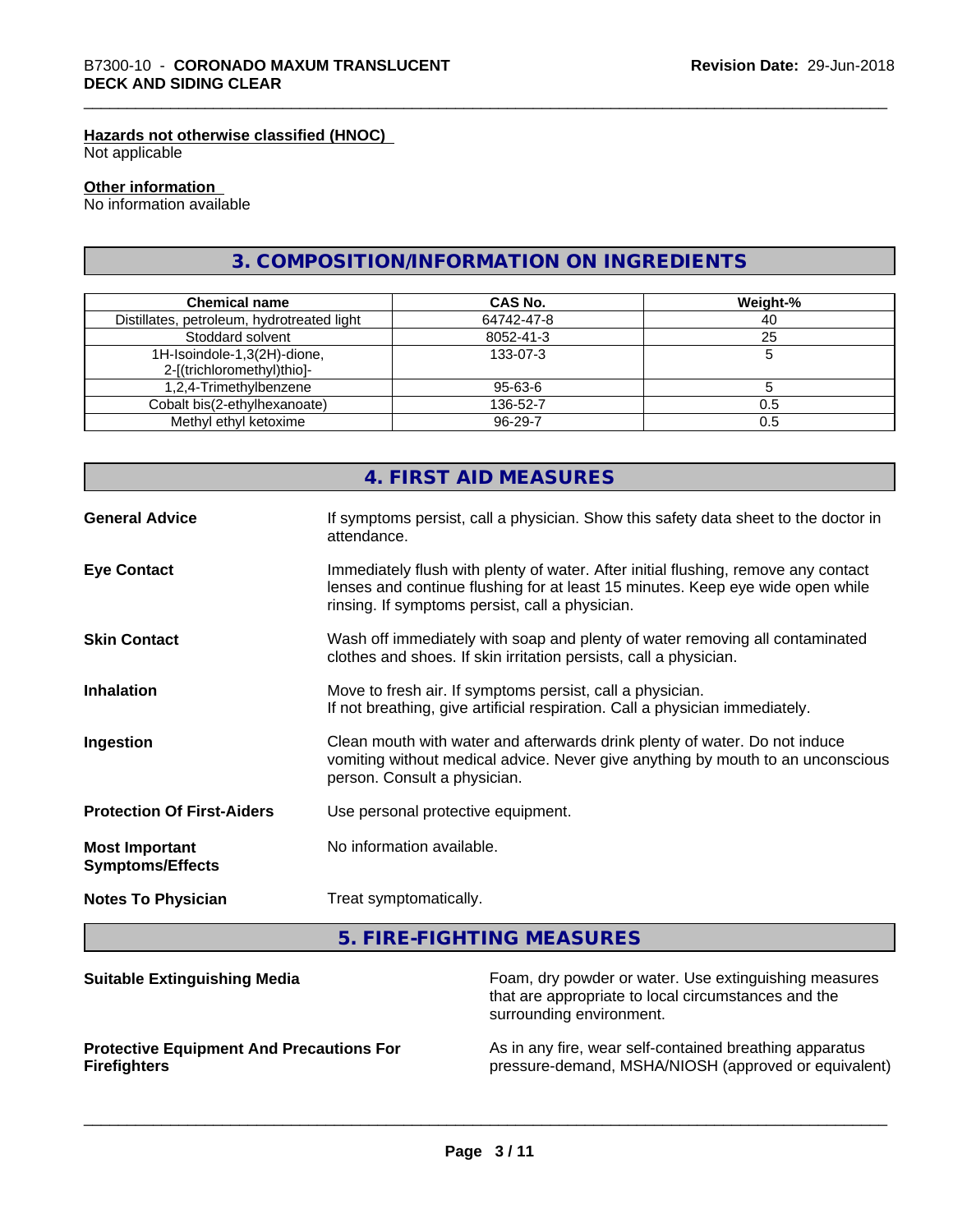|                                                                                  |                        | and full protective gear.      |                                                                                                                                                                                                                                             |
|----------------------------------------------------------------------------------|------------------------|--------------------------------|---------------------------------------------------------------------------------------------------------------------------------------------------------------------------------------------------------------------------------------------|
| <b>Specific Hazards Arising From The Chemical</b>                                |                        | vapors.                        | Combustible material. Closed containers may rupture if<br>exposed to fire or extreme heat. Keep product and empty<br>container away from heat and sources of ignition. Thermal<br>decomposition can lead to release of irritating gases and |
| <b>Sensitivity To Mechanical Impact</b>                                          |                        | No.                            |                                                                                                                                                                                                                                             |
| <b>Sensitivity To Static Discharge</b>                                           |                        | Yes                            |                                                                                                                                                                                                                                             |
| <b>Flash Point Data</b><br>Flash Point (°F)<br>Flash Point (°C)<br><b>Method</b> |                        | 105.0<br>40.6<br><b>PMCC</b>   |                                                                                                                                                                                                                                             |
| <b>Flammability Limits In Air</b>                                                |                        |                                |                                                                                                                                                                                                                                             |
| Lower flammability limit:<br><b>Upper flammability limit:</b>                    |                        | Not available<br>Not available |                                                                                                                                                                                                                                             |
| <b>NFPA</b><br>Health: 1                                                         | <b>Flammability: 2</b> | <b>Instability: 0</b>          | <b>Special: Not Applicable</b>                                                                                                                                                                                                              |
| <b>NFPA Legend</b><br>0 - Not Hazardous<br>1 - Slightly                          |                        |                                |                                                                                                                                                                                                                                             |

- 2 Moderate
- 3 High

4 - Severe

*The ratings assigned are only suggested ratings, the contractor/employer has ultimate responsibilities for NFPA ratings where this system is used.*

*Additional information regarding the NFPA rating system is available from the National Fire Protection Agency (NFPA) at www.nfpa.org.*

|                                  | 6. ACCIDENTAL RELEASE MEASURES                                                                                                                                                                                                                                                                             |
|----------------------------------|------------------------------------------------------------------------------------------------------------------------------------------------------------------------------------------------------------------------------------------------------------------------------------------------------------|
| <b>Personal Precautions</b>      | Use personal protective equipment. Remove all sources of ignition.                                                                                                                                                                                                                                         |
| <b>Other Information</b>         | Prevent further leakage or spillage if safe to do so. Do not allow material to<br>contaminate ground water system. Prevent product from entering drains. Do not<br>flush into surface water or sanitary sewer system. Local authorities should be<br>advised if significant spillages cannot be contained. |
| <b>Environmental precautions</b> | See Section 12 for additional Ecological Information.                                                                                                                                                                                                                                                      |
| <b>Methods for Cleaning Up</b>   | Dam up. Soak up with inert absorbent material. Pick up and transfer to properly<br>labeled containers. Clean contaminated surface thoroughly.                                                                                                                                                              |
|                                  | 7. HANDLING AND STORAGE                                                                                                                                                                                                                                                                                    |

**Handling** Use only in area provided with appropriate exhaust ventilation. Do not breathe vapors or spray mist. Wear personal protective equipment. Take precautionary measures against static discharges. To avoid ignition of vapors by static electricity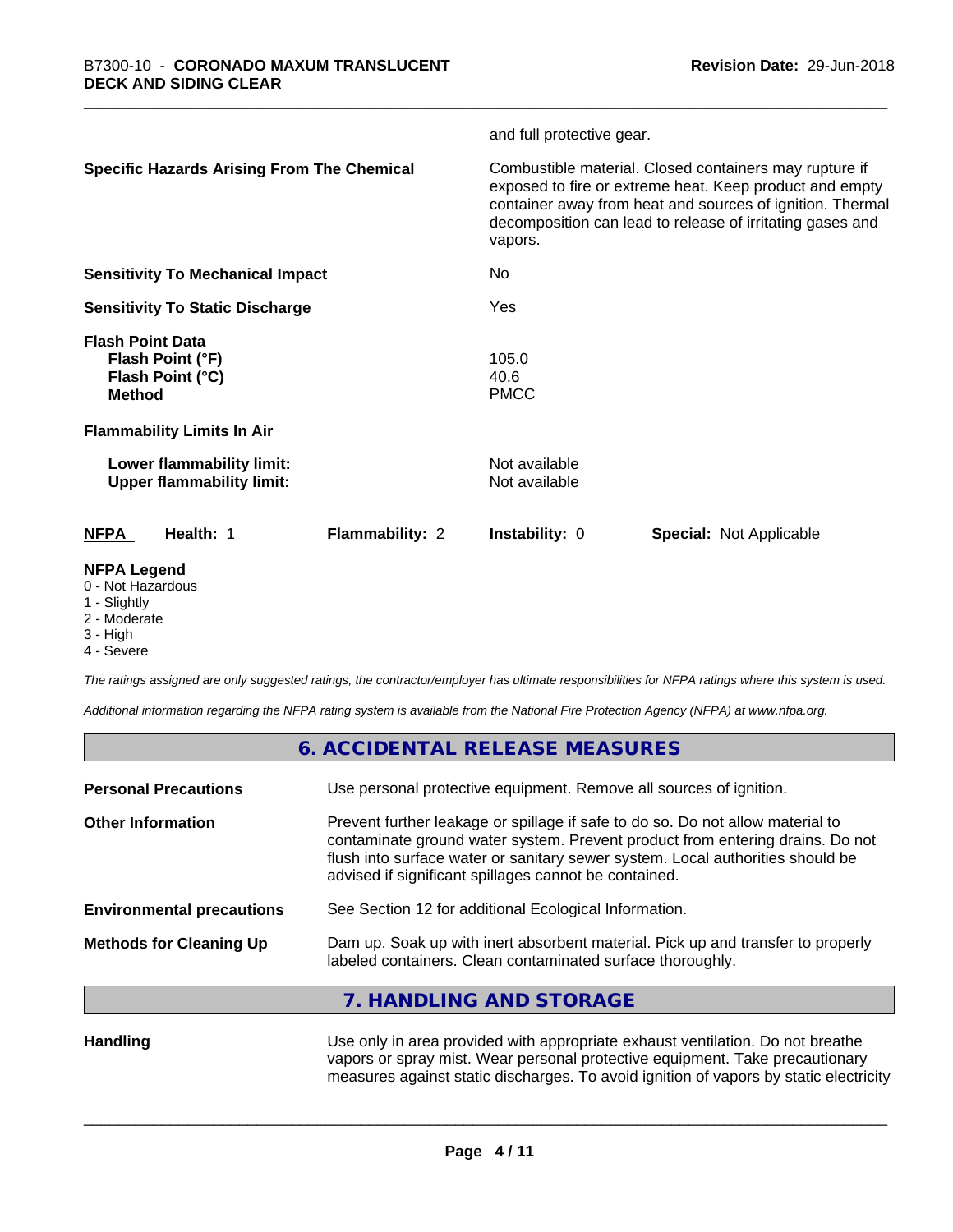discharge, all metal parts of the equipment must be grounded. Keep away from open flames, hot surfaces and sources of ignition. **Storage** Keep containers tightly closed in a dry, cool and well-ventilated place. Keep away from heat. Keep away from open flames, hot surfaces and sources of ignition. Keep in properly labeled containers. Keep out of the reach of children. **Incompatible Materials Incompatible with strong acids and bases and strong oxidizing agents.** 

**8. EXPOSURE CONTROLS / PERSONAL PROTECTION**

#### **Exposure Limits**

| <b>Chemical name</b> | <b>ACGIH TLV</b>           | <b>OSHA PEL</b>                        |
|----------------------|----------------------------|----------------------------------------|
| Stoddard solvent     | <b>TWA</b><br>100 ppm $-1$ | 500 ppm - TWA                          |
|                      |                            | 2900 mg/m <sup>3</sup> -<br><b>TWA</b> |

#### **Legend**

ACGIH - American Conference of Governmental Industrial Hygienists Exposure Limits OSHA - Occupational Safety & Health Administration Exposure Limits N/E - Not Established

**Engineering Measures** Ensure adequate ventilation, especially in confined areas.

#### **Personal Protective Equipment**

| <b>Eye/Face Protection</b><br><b>Skin Protection</b><br><b>Respiratory Protection</b> | Safety glasses with side-shields.<br>Long sleeved clothing. Protective gloves.<br>In operations where exposure limits are exceeded, use a NIOSH approved<br>respirator that has been selected by a technically qualified person for the specific<br>work conditions. When spraying the product or applying in confined areas, wear a<br>NIOSH approved respirator specified for paint spray or organic vapors. |
|---------------------------------------------------------------------------------------|----------------------------------------------------------------------------------------------------------------------------------------------------------------------------------------------------------------------------------------------------------------------------------------------------------------------------------------------------------------------------------------------------------------|
| <b>Hygiene Measures</b>                                                               | Avoid contact with skin, eyes and clothing. Remove and wash contaminated<br>clothing before re-use. Wash thoroughly after handling. When using do not eat,<br>drink or smoke.                                                                                                                                                                                                                                  |

#### **9. PHYSICAL AND CHEMICAL PROPERTIES**

| Appearance<br>Odor          | liquid<br>solvent        |
|-----------------------------|--------------------------|
| <b>Odor Threshold</b>       | No information available |
| Density (Ibs/gal)           | $7.25 - 7.35$            |
| <b>Specific Gravity</b>     | $0.87 - 0.89$            |
| рH                          | No information available |
| <b>Viscosity (cps)</b>      | No information available |
| Solubility(ies)             | No information available |
| <b>Water solubility</b>     | No information available |
| <b>Evaporation Rate</b>     | No information available |
| Vapor pressure @20 °C (kPa) | No information available |
| Vapor density               | No information available |
| Wt. % Solids                | $35 - 45$                |
| Vol. % Solids               | $25 - 35$                |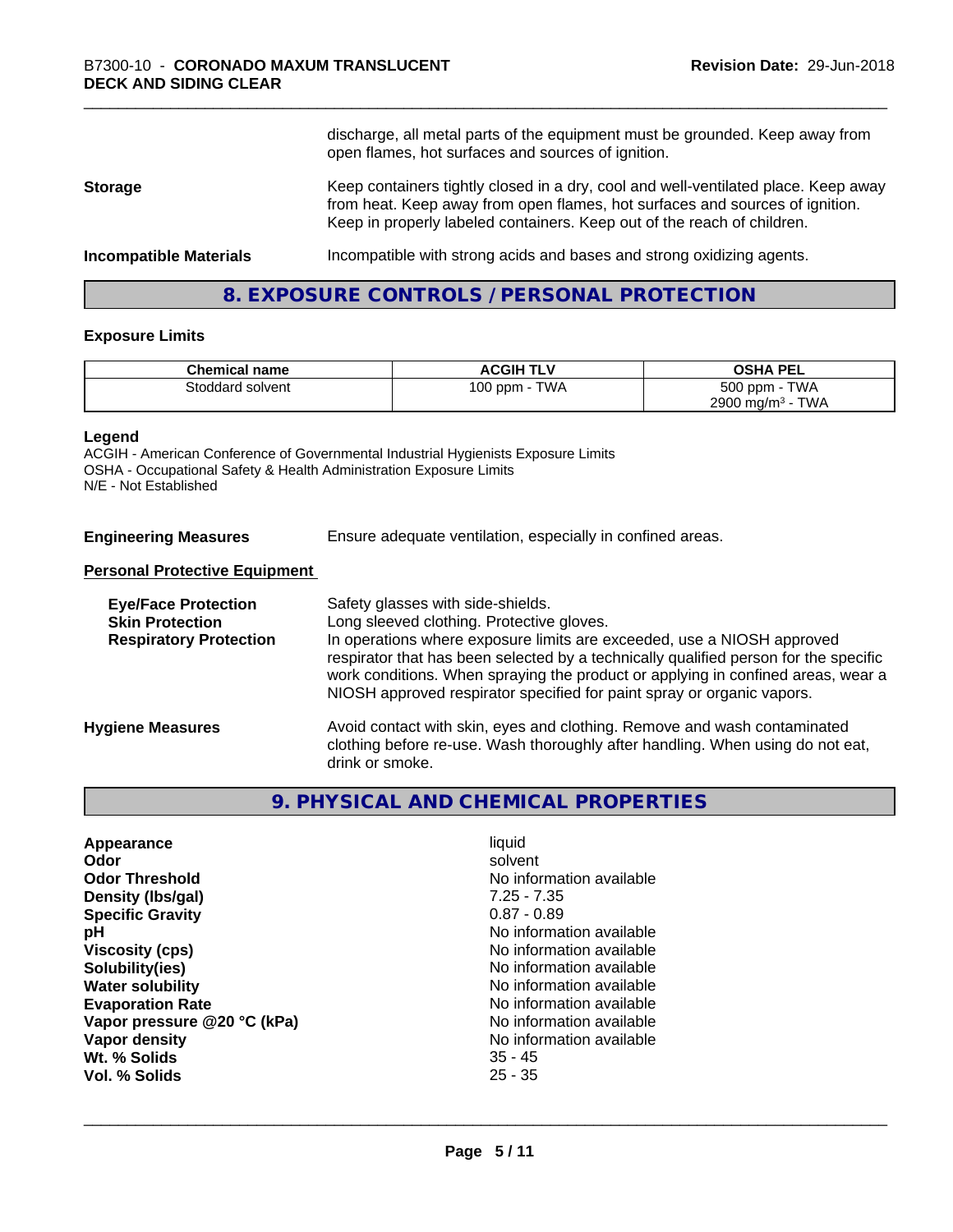**Wt. % Volatiles** 55 - 65 **Vol. % Volatiles** 65 - 75 **VOC Regulatory Limit (g/L)** <550 **Boiling Point (°F)** 279.0 **Boiling Point (°C)** 137.0 **Freezing Point (°F)** The state of the state of the Noinformation available **Freezing Point (°C)** No information available **Flash Point (°F)** 105.0 **Flash Point (°C)** 40.6 **Method** PMCC **Flammability (solid, gas)** Not applicable **Upper flammability limit:** No information available **Lower flammability limit:**<br> **Autoignition Temperature (°F)** No information available<br>
No information available **Autoignition Temperature (°F) Autoignition Temperature (°C)** No information available **Decomposition Temperature (°F)**<br> **Decomposition Temperature (°C)** No information available **Decomposition Temperature (°C)**<br>Partition coefficient

**No information available** 

## **10. STABILITY AND REACTIVITY**

**Reactivity** Not Applicable **Chemical Stability Stability** Stable under normal conditions. Hazardous polymerisation does not occur. **Conditions to avoid Keep away from open flames, hot surfaces, static conditions to avoid** electricity and sources of ignition. **Incompatible Materials Incompatible with strong acids and bases and strong** oxidizing agents. **Hazardous Decomposition Products** Thermal decomposition can lead to release of irritating gases and vapors. **Possibility of hazardous reactions** None under normal conditions of use.

**11. TOXICOLOGICAL INFORMATION**

**Product Information**

**Information on likely routes of exposure**

**Principal Routes of Exposure** Eye contact, skin contact and inhalation.

**Acute Toxicity** 

**Product Information** Repeated or prolonged exposure to organic solvents may lead to permanent brain and nervous system damage. Intentional misuse by deliberately concentrating and inhaling vapors may be harmful or fatal.

 $\overline{\phantom{a}}$  ,  $\overline{\phantom{a}}$  ,  $\overline{\phantom{a}}$  ,  $\overline{\phantom{a}}$  ,  $\overline{\phantom{a}}$  ,  $\overline{\phantom{a}}$  ,  $\overline{\phantom{a}}$  ,  $\overline{\phantom{a}}$  ,  $\overline{\phantom{a}}$  ,  $\overline{\phantom{a}}$  ,  $\overline{\phantom{a}}$  ,  $\overline{\phantom{a}}$  ,  $\overline{\phantom{a}}$  ,  $\overline{\phantom{a}}$  ,  $\overline{\phantom{a}}$  ,  $\overline{\phantom{a}}$ 

#### **Symptoms** related to the physical, chemical and toxicological characteristics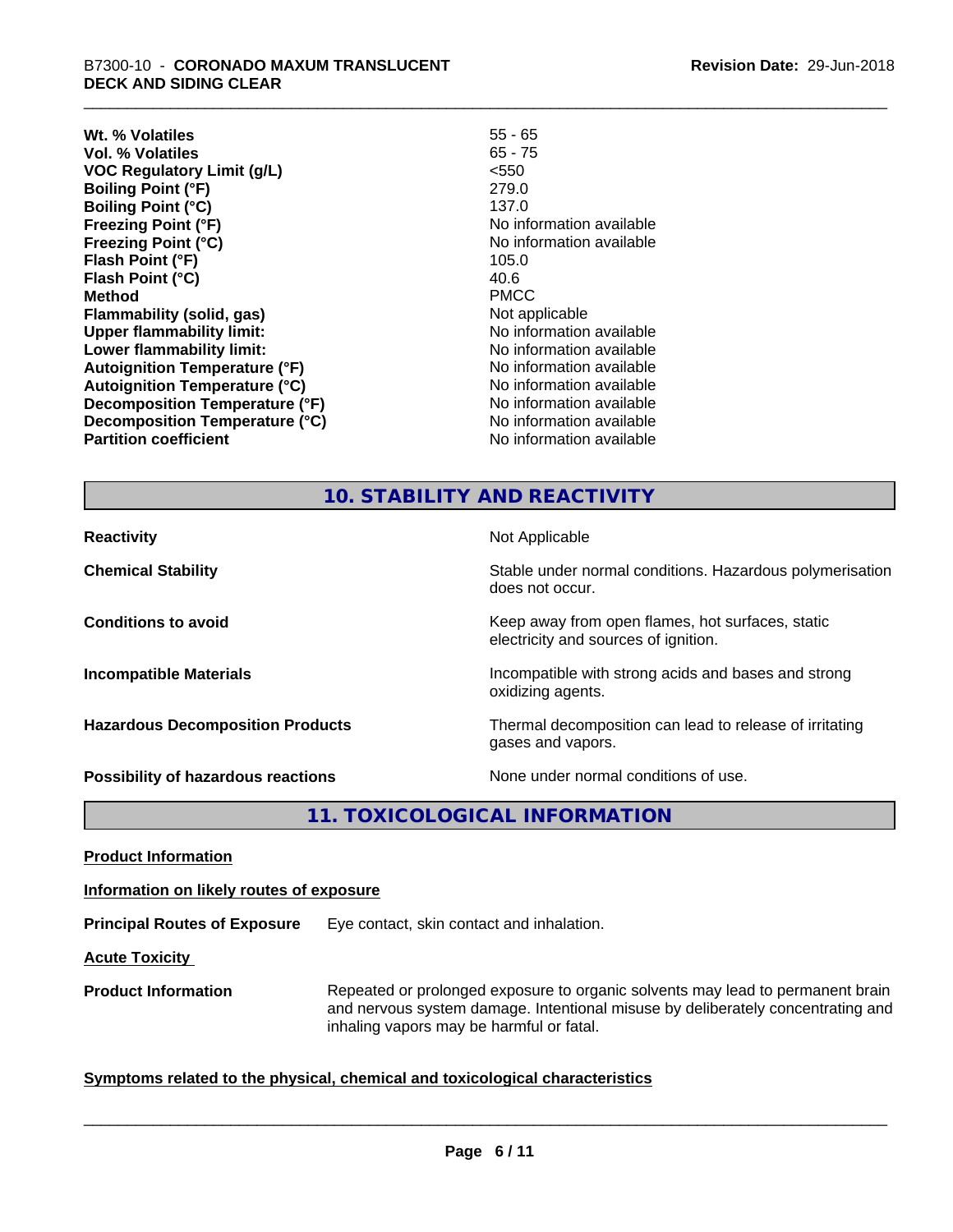| Symptoms                        | No information available.                                                                                                                                                                                                            |
|---------------------------------|--------------------------------------------------------------------------------------------------------------------------------------------------------------------------------------------------------------------------------------|
|                                 | Delayed and immediate effects as well as chronic effects from short and long-term exposure                                                                                                                                           |
| Eye contact                     | Contact with eyes may cause irritation.                                                                                                                                                                                              |
| Skin contact                    | May cause skin irritation and/or dermatitis. Prolonged skin contact may defat the<br>skin and produce dermatitis.                                                                                                                    |
| Ingestion                       | Ingestion may cause irritation to mucous membranes. Small amounts of this<br>product aspirated into the respiratory system during ingestion or vomiting may<br>cause mild to severe pulmonary injury, possibly progressing to death. |
| Inhalation                      | High vapor / aerosol concentrations are irritating to the eyes, nose, throat and<br>lungs and may cause headaches, dizziness, drowsiness, unconsciousness, and<br>other central nervous system effects.                              |
| Sensitization                   | No information available.                                                                                                                                                                                                            |
| <b>Neurological Effects</b>     | No information available.                                                                                                                                                                                                            |
| <b>Mutagenic Effects</b>        | No information available.                                                                                                                                                                                                            |
| <b>Reproductive Effects</b>     | No information available.                                                                                                                                                                                                            |
| <b>Developmental Effects</b>    | No information available.                                                                                                                                                                                                            |
| Target organ effects            | No information available.                                                                                                                                                                                                            |
| <b>STOT - repeated exposure</b> | No information available.                                                                                                                                                                                                            |
| <b>STOT - single exposure</b>   | No information available.                                                                                                                                                                                                            |
| Other adverse effects           | No information available.                                                                                                                                                                                                            |
| <b>Aspiration Hazard</b>        | May be harmful if swallowed and enters airways. Small amounts of this product<br>aspirated into the respiratory system during ingestion or vomiting may cause mild<br>to severe pulmonary injury, possibly progressing to death.     |

#### **Numerical measures of toxicity**

**The following values are calculated based on chapter 3.1 of the GHS document**

| <b>ATEmix (oral)</b>                    | 11905 mg/kg |
|-----------------------------------------|-------------|
| <b>ATEmix (dermal)</b>                  | 5183 mg/kg  |
| ATEmix (inhalation-dust/mist) 55.1 mg/L |             |

#### **Component Information**

No information available **Acute Toxicity** 

Distillates, petroleum, hydrotreated light LD50 Oral: > 5,000 mg/kg (Rat) LD50 Dermal: > 3,000 mg/kg (Rabbit) Stoddard solvent LD50 Oral: > 5,000 mg/kg (Rat) LD50 Dermal: > 3160 mg/kg (Rabbit) LC50 Inhalation (Vapor): > 6.1 mg/L (Rat) 1H-Isoindole-1,3(2H)-dione, 2-[(trichloromethyl)thio]- LD50 Oral: 2636 mg/kg (Rat) LD50 Dermal: > 22600 mg/kg (Rabbit) LC50 Inhalation (Vapor):  $>$  5000 mg/m<sup>3</sup> 1,2,4-Trimethylbenzene LD50 Oral: 5000 mg/kg (Rat) LC50 Inhalation (Vapor): 18000 mg/m<sup>3</sup> (Rat, 4 hr.) Methyl ethyl ketoxime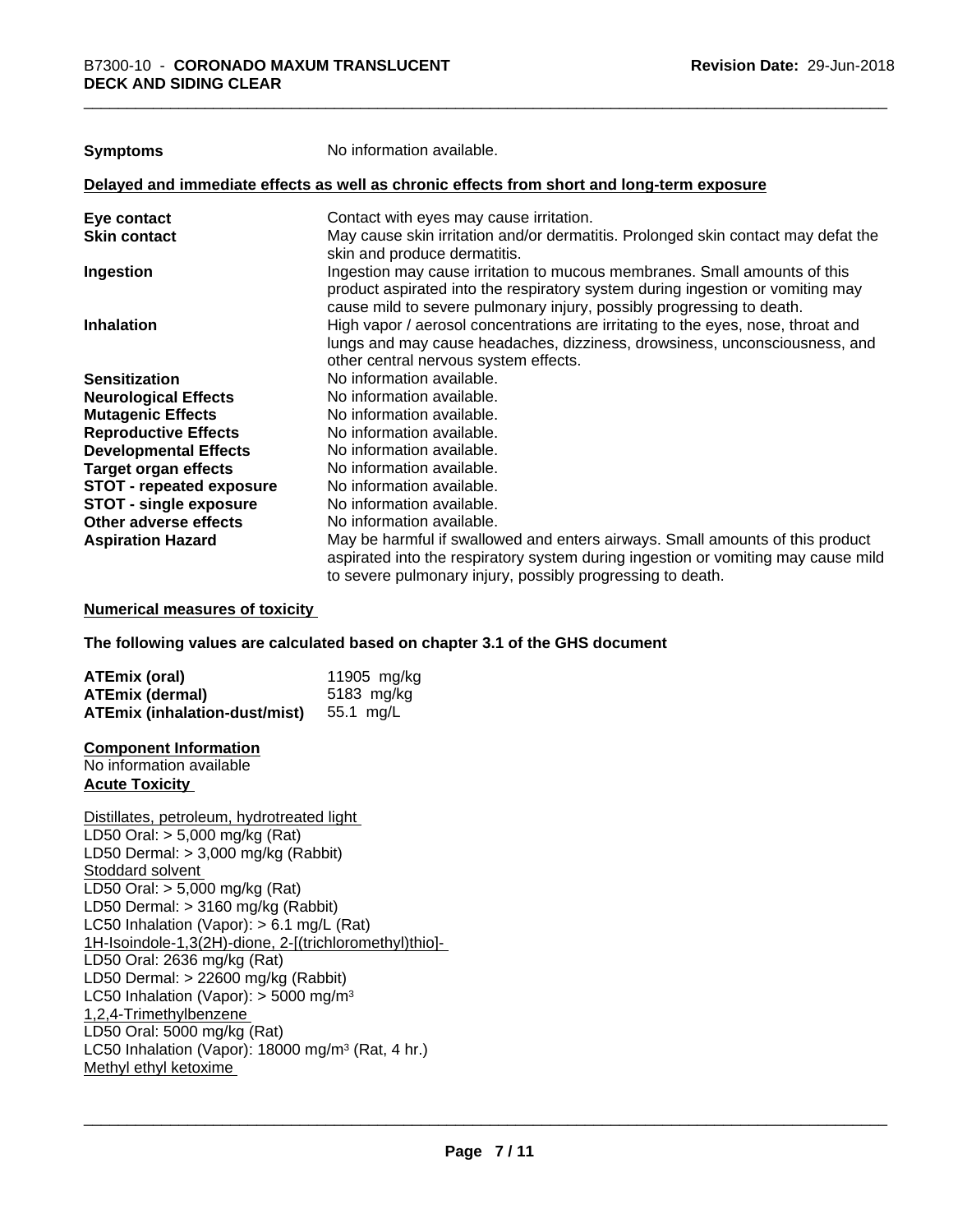#### LD50 Oral: 930 mg/kg (Rat) LD50 Dermal: 200 µL/kg (Rabbit) LC50 Inhalation (Vapor): > 4.8 mg/L (Rat)

#### **Carcinogenicity**

*The information below indicateswhether each agency has listed any ingredient as a carcinogen:.*

| <b>Chemical name</b>         | <b>IARC</b>                    | <b>NTP</b> | OSHA   |
|------------------------------|--------------------------------|------------|--------|
|                              | .<br>2B<br>Possible<br>Human . |            | Listed |
| Cobalt bis(2-ethylhexanoate) | Carcinogen                     |            |        |

### **12. ECOLOGICAL INFORMATION**

#### **Ecotoxicity Effects**

The environmental impact of this product has not been fully investigated.

#### **Product Information**

#### **Acute Toxicity to Fish**

No information available

#### **Acute Toxicity to Aquatic Invertebrates**

No information available

#### **Acute Toxicity to Aquatic Plants**

No information available

#### **Persistence / Degradability**

No information available.

#### **Bioaccumulation**

There is no data for this product.

#### **Mobility in Environmental Media**

No information available.

#### **Ozone**

No information available

#### **Component Information**

#### **Acute Toxicity to Fish**

Methyl ethyl ketoxime LC50: 48 mg/L (Bluegill sunfish - 96 hr.)

#### **Acute Toxicity to Aquatic Invertebrates**

#### Methyl ethyl ketoxime

EC50: 750 mg/L (Daphnia magna - 48 hr.)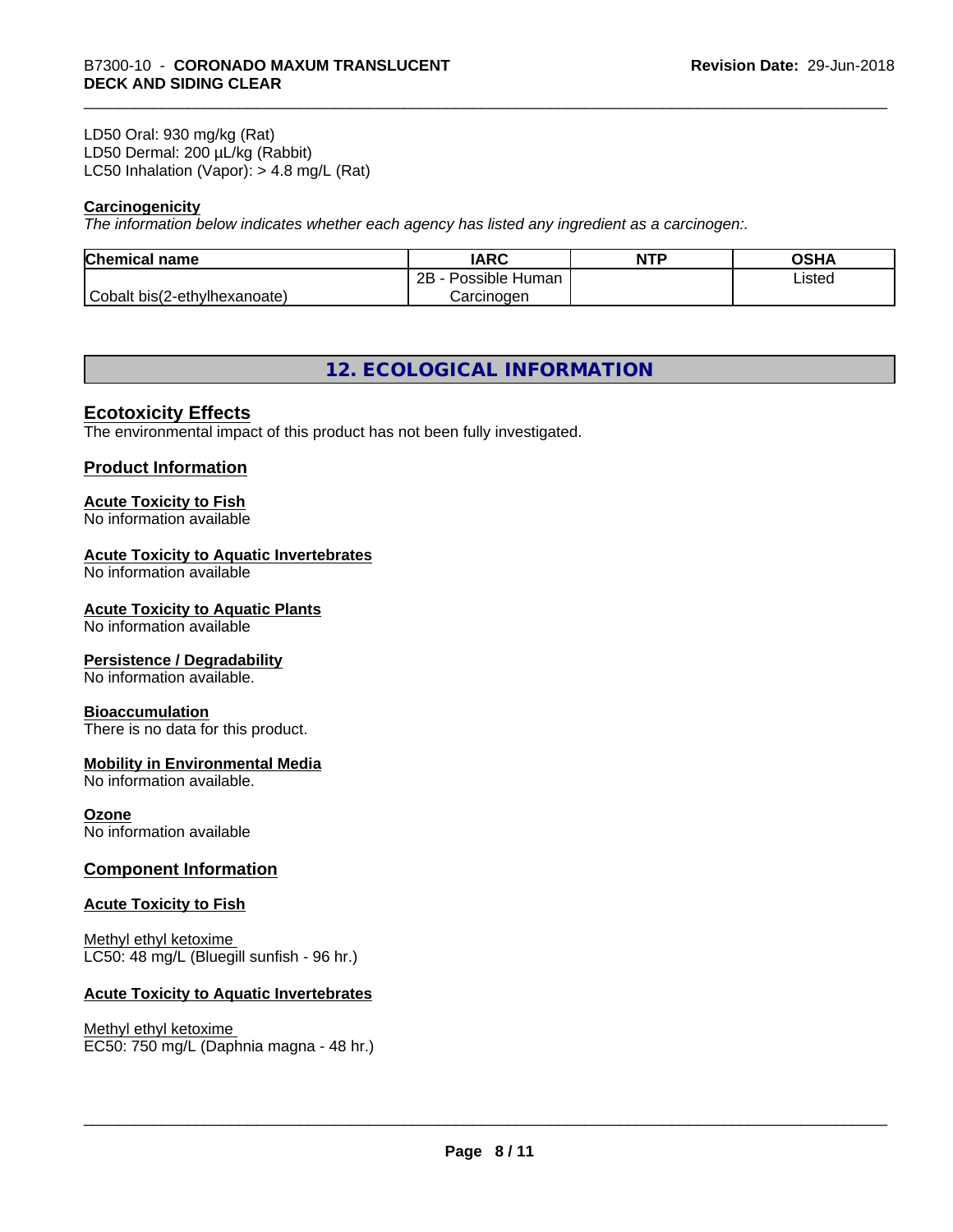#### **Acute Toxicity to Aquatic Plants**

No information available

|                                                                                                    | 13. DISPOSAL CONSIDERATIONS                                                                                                                                                                                               |  |
|----------------------------------------------------------------------------------------------------|---------------------------------------------------------------------------------------------------------------------------------------------------------------------------------------------------------------------------|--|
| <b>Waste Disposal Method</b>                                                                       | Dispose of in accordance with federal, state, and local regulations. Local<br>requirements may vary, consult your sanitation department or state-designated<br>environmental protection agency for more disposal options. |  |
| <b>Empty Container Warning</b>                                                                     | Emptied containers may retain product residue. Follow label warnings even after<br>container is emptied. Residual vapors may explode on ignition.                                                                         |  |
|                                                                                                    | <b>14. TRANSPORT INFORMATION</b>                                                                                                                                                                                          |  |
| <b>DOT</b><br><b>Proper Shipping Name</b><br><b>Hazard class</b><br>UN-No.<br><b>Packing Group</b> | <b>PAINT</b><br>3<br>UN1263<br>Ш                                                                                                                                                                                          |  |

| <b>ICAO/IATA</b> | Contact the preparer for further information. |
|------------------|-----------------------------------------------|

**Description** UN1263, PAINT, 3, III, Marine Pollutant (Stoddard solvent)

**IMDG / IMO** Contact the preparer for further information.

**15. REGULATORY INFORMATION**

#### **International Inventories**

| <b>TSCA: United States</b> | Yes - All components are listed or exempt. |
|----------------------------|--------------------------------------------|
| <b>DSL: Canada</b>         | Yes - All components are listed or exempt. |

#### **Federal Regulations**

| SARA 311/312 hazardous categorization |     |  |
|---------------------------------------|-----|--|
| Acute health hazard                   | Yes |  |
| Chronic Health Hazard                 | Yes |  |
| Fire hazard                           | Yes |  |
| Sudden release of pressure hazard     | No. |  |
| <b>Reactive Hazard</b>                | No  |  |

#### **SARA 313**

Section 313 of Title III of the Superfund Amendments and Reauthorization Act of 1986 (SARA). This product contains a chemical or chemicals which are subject to the reporting requirements of the Act and Title 40 of the Code of Federal Regulations, Part 372:

*None*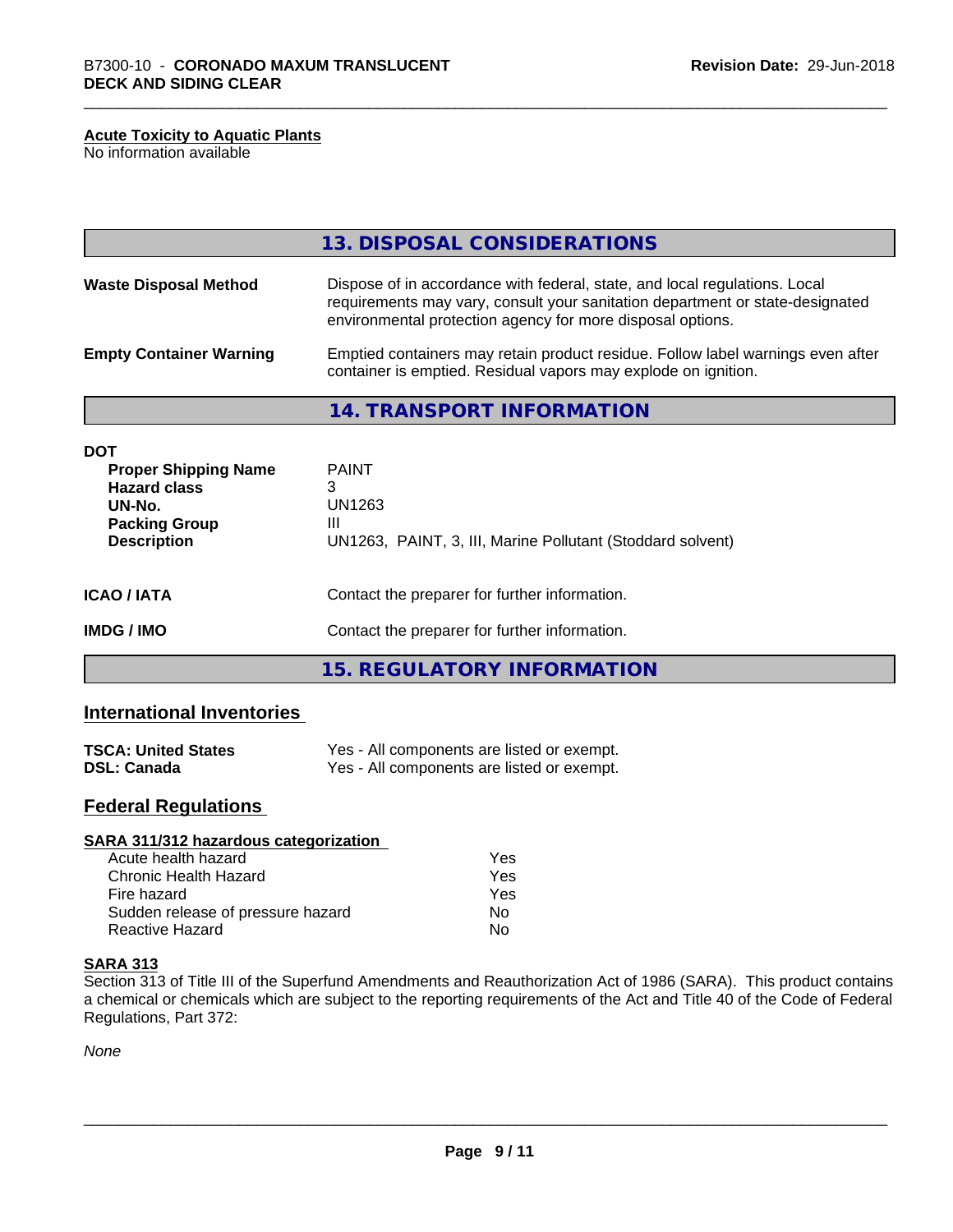| <b>Chemical name</b>                                      | CAS No.  | Weight-% | <b>CERCLA/SARA 313</b><br>(de minimis concentration) |
|-----------------------------------------------------------|----------|----------|------------------------------------------------------|
| 1H-Isoindole-1,3(2H)-dione,<br>2-[(trichloromethyl)thio]- | 133-07-3 |          |                                                      |
| 1,2,4-Trimethylbenzene                                    | 95-63-6  |          | 1.0                                                  |

#### **Clean Air Act,Section 112 Hazardous Air Pollutants (HAPs) (see 40 CFR 61)**

This product contains the following HAPs:

*None*

#### **US State Regulations**

#### **California Proposition 65**

**AVIMARNING:** Cancer and Reproductive Harm– www.P65warnings.ca.gov

#### **State Right-to-Know**

| <b>Chemical name</b>                                      | <b>Massachusetts</b> | <b>New Jersey</b> | Pennsylvania |
|-----------------------------------------------------------|----------------------|-------------------|--------------|
| Stoddard solvent                                          |                      |                   |              |
| 1H-Isoindole-1,3(2H)-dione,<br>2-[(trichloromethyl)thio]- |                      |                   |              |
| 1,2,4-Trimethylbenzene                                    |                      |                   |              |

#### **Legend**

X - Listed

#### **16. OTHER INFORMATION**

| HMIS | Health: 1* | <b>Flammability: 2</b> | <b>Reactivity: 0 PPE: -</b> |  |
|------|------------|------------------------|-----------------------------|--|
|      |            |                        |                             |  |

#### **HMIS Legend**

- 0 Minimal Hazard
- 1 Slight Hazard
- 2 Moderate Hazard
- 3 Serious Hazard
- 4 Severe Hazard
- Chronic Hazard

X - Consult your supervisor or S.O.P. for "Special" handling instructions.

*Note: The PPE rating has intentionally been left blank. Choose appropriate PPE that will protect employees from the hazards the material will present under the actual normal conditions of use.*

*Caution: HMISÒ ratings are based on a 0-4 rating scale, with 0 representing minimal hazards or risks, and 4 representing significant hazards or risks. Although HMISÒ ratings are not required on MSDSs under 29 CFR 1910.1200, the preparer, has chosen to provide them. HMISÒ ratings are to be used only in conjunction with a fully implemented HMISÒ program by workers who have received appropriate HMISÒ training. HMISÒ is a registered trade and service mark of the NPCA. HMISÒ materials may be purchased exclusively from J. J. Keller (800) 327-6868.*

 **WARNING!** If you scrape, sand, or remove old paint, you may release lead dust. LEAD IS TOXIC. EXPOSURE TO LEAD DUST CAN CAUSE SERIOUS ILLNESS, SUCH AS BRAIN DAMAGE, ESPECIALLY IN CHILDREN. PREGNANT WOMEN SHOULD ALSO AVOID EXPOSURE.Wear a NIOSH approved respirator to control lead exposure. Clean up carefully with a HEPA vacuum and a wet mop. Before you start, find out how to protect yourself